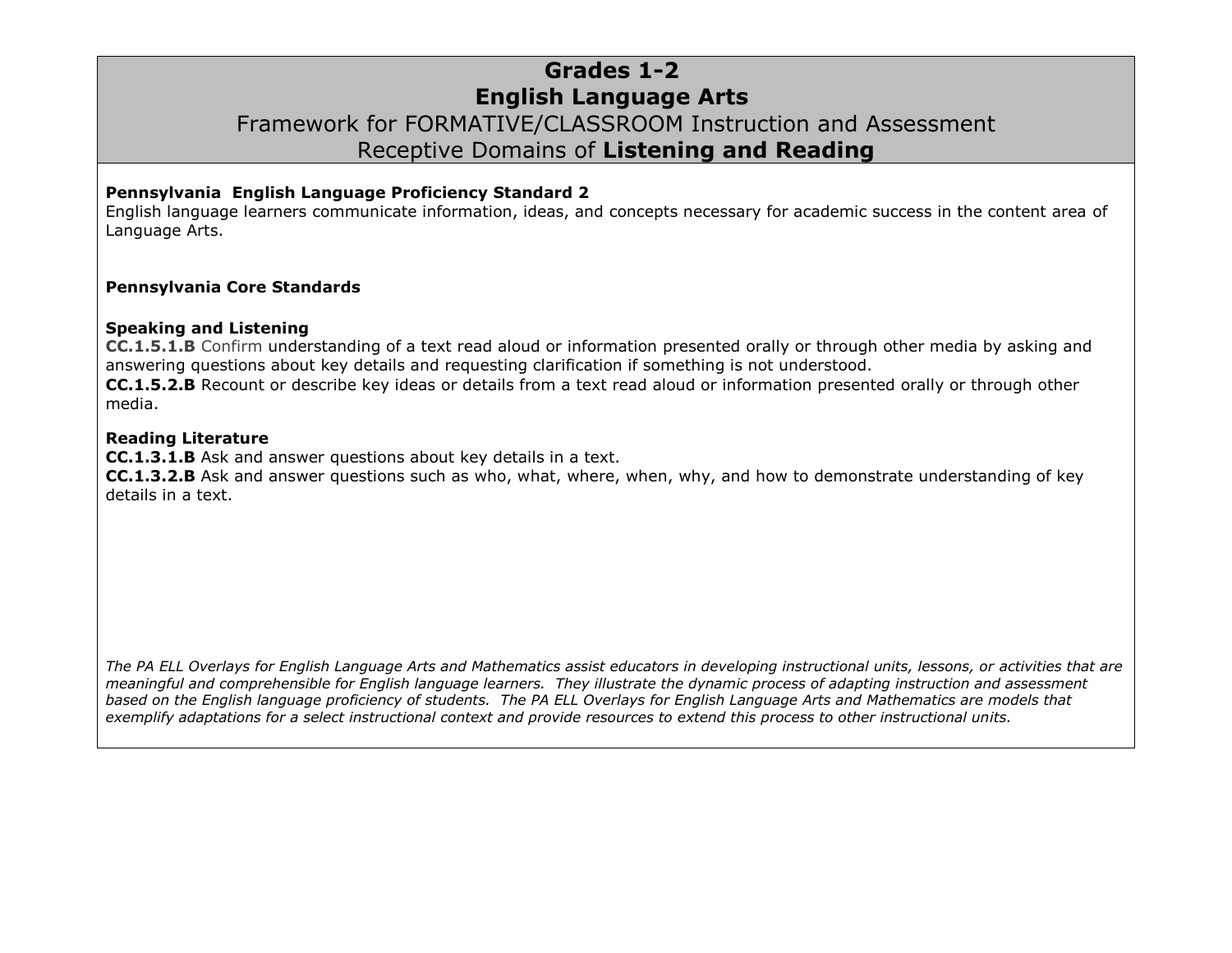# **Listening Model Performance Indicator (MPI)**

**Classroom Context:** Analyze key ideas and details in oral text.

**Cognitive Function:** Students at all levels of English proficiency will ANALYZE key ideas and details in oral text.

| <b>Concepts</b> | <b>Competencies</b>                  | <b>Vocabulary and</b>            | <b>Proficiency</b>           | <b>Proficiency</b>              | <b>Proficiency</b>           | <b>Proficiency</b>          | <b>Proficiency</b>         |
|-----------------|--------------------------------------|----------------------------------|------------------------------|---------------------------------|------------------------------|-----------------------------|----------------------------|
|                 |                                      | <b>Topic Related</b><br>Language | Level 1<br><b>Entering</b>   | Level 2<br><b>Emerging</b>      | Level 3<br><b>Developing</b> | Level 4<br><b>Expanding</b> | Level 5<br><b>Bridging</b> |
| Critical        | Confirm                              | Caption                          | Select                       | Match                           | Classify                     | Find patterns               | Predict the                |
| listening       | understanding of                     |                                  | illustrations                | illustrations                   | examples of                  | related to                  | evolution                  |
|                 | a text read aloud                    | Cause/effect                     | depicting                    | depicting                       | literary                     | literary                    | of literary                |
|                 | or information                       |                                  | literary                     | literary                        | characters,                  | characters,                 | characters,                |
|                 | presented orally                     | When then                        | characters,                  | characters,                     | themes,                      | themes,                     | themes, and                |
|                 | or through other<br>media by asking  | If $\ldots$ then $\ldots$        | themes, and<br>plots based   | themes, and<br>plots to oral    | and plots<br>based on oral   | and plots<br>using graphic  | plots.                     |
|                 | and answering<br>questions about     | Since $\ldots$                   | on oral<br>statements        | descriptions<br>with a partner. | descriptions<br>using a      | organizers.                 |                            |
|                 | key details and<br>requesting        | Because                          | recited                      |                                 | graphic<br>organizer with    |                             |                            |
|                 | clarification if                     | Title                            | numerous<br>times,           |                                 | a partner.                   |                             |                            |
|                 | something is not                     |                                  | following                    |                                 |                              |                             |                            |
|                 | understood.                          | Setting                          | explicit,<br>repeated        |                                 |                              |                             |                            |
|                 | Recount or<br>describe key           | Character                        | examples, as<br>modeled and  |                                 |                              |                             |                            |
|                 | ideas or details<br>from a text read | Chart                            | monitored by<br>the teacher. |                                 |                              |                             |                            |
|                 | aloud or                             | Compare/contrast                 |                              |                                 |                              |                             |                            |
|                 | information                          |                                  |                              |                                 |                              |                             |                            |
|                 | presented orally<br>or through other | In the same way $\ldots$         |                              |                                 |                              |                             |                            |
|                 | media.                               | At the same time                 |                              |                                 |                              |                             |                            |
|                 | Determine the<br>main ideas and      | Dialogue                         |                              |                                 |                              |                             |                            |
|                 | supporting                           | Essential information            |                              |                                 |                              |                             |                            |
|                 | details of a text                    | Asas                             |                              |                                 |                              |                             |                            |
|                 | read aloud or                        |                                  |                              |                                 |                              |                             |                            |
|                 | information                          | Event                            |                              |                                 |                              |                             |                            |
|                 | presented in                         |                                  |                              |                                 |                              |                             |                            |
|                 | diverse media                        | Fact                             |                              |                                 |                              |                             |                            |
|                 | formats,                             |                                  |                              |                                 |                              |                             |                            |
|                 | including                            | Fiction                          |                              |                                 |                              |                             |                            |
|                 | visually,                            |                                  |                              |                                 |                              |                             |                            |
|                 | quantitatively,                      | Genre                            |                              |                                 |                              |                             |                            |
|                 | and orally.                          |                                  |                              |                                 |                              |                             |                            |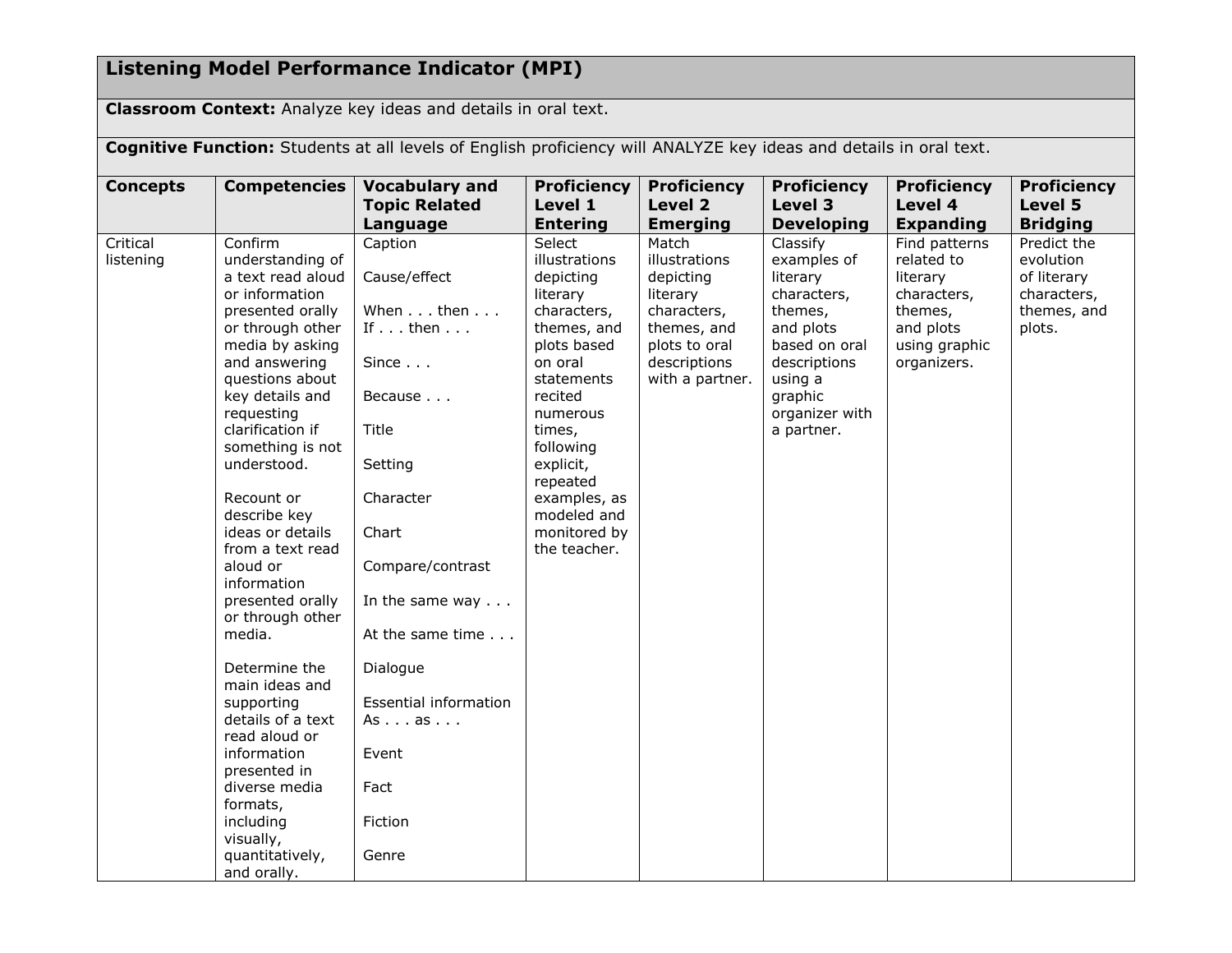| <b>Reading Model Performance Indicator (MPI)</b>                                                               |                                               |                              |                                 |                                |                                 |                                    |                                  |  |  |
|----------------------------------------------------------------------------------------------------------------|-----------------------------------------------|------------------------------|---------------------------------|--------------------------------|---------------------------------|------------------------------------|----------------------------------|--|--|
|                                                                                                                |                                               |                              |                                 |                                |                                 |                                    |                                  |  |  |
| Classroom Context: Analyze key ideas and details in texts.                                                     |                                               |                              |                                 |                                |                                 |                                    |                                  |  |  |
| Cognitive Function: Students at all levels of English proficiency will ANALYZE key ideas and details in texts. |                                               |                              |                                 |                                |                                 |                                    |                                  |  |  |
| Concepts                                                                                                       | <b>Competencies</b>                           | <b>Vocabulary and</b>        | <b>Proficiency</b>              | <b>Proficiency</b>             | <b>Proficiency</b>              | <b>Proficiency</b>                 | <b>Proficiency</b>               |  |  |
|                                                                                                                |                                               | <b>Topic Related</b>         | Level 1                         | Level 2                        | Level 3                         | Level 4                            | Level 5                          |  |  |
| Text                                                                                                           | Ask and answer                                | Language<br>Caption          | <b>Entering</b><br>Identify key | <b>Emerging</b><br>Restate key | <b>Developing</b><br>Match main | <b>Expanding</b><br>Interpret text | <b>Bridging</b><br>Form or infer |  |  |
| analysis                                                                                                       | questions about                               |                              | details from                    | details from a                 | ideas with                      | to identify                        | main ideas                       |  |  |
|                                                                                                                | key details in a                              | Cause/effect                 | a simple                        | story using                    | their details                   | main ideas                         | from details                     |  |  |
|                                                                                                                | text.                                         |                              | story using                     | visual support                 | from                            | and details                        | using grade-                     |  |  |
|                                                                                                                |                                               | When then                    | drawings or                     | and graphic                    | paragraphs                      | from multiple                      | level                            |  |  |
|                                                                                                                | Ask and answer<br>questions, such             | If $\ldots$ then $\ldots$    | single words<br>following       | organizers<br>with a           | using visual<br>support and     | paragraphs<br>using graphic        | materials.                       |  |  |
|                                                                                                                | as who, what,                                 |                              | explicit,                       | partner.                       | graphic                         | organizer.                         |                                  |  |  |
|                                                                                                                | where, when,<br>why, and how to               | Since $\ldots$               | repeated<br>examples, as        |                                | organizers.                     |                                    |                                  |  |  |
|                                                                                                                | demonstrate                                   | Because                      | modeled and                     |                                |                                 |                                    |                                  |  |  |
|                                                                                                                | understanding of<br>key details in a<br>text. | Title                        | monitored by<br>the teacher.    |                                |                                 |                                    |                                  |  |  |
|                                                                                                                |                                               | Setting                      |                                 |                                |                                 |                                    |                                  |  |  |
|                                                                                                                |                                               | Character                    |                                 |                                |                                 |                                    |                                  |  |  |
|                                                                                                                |                                               | Chart                        |                                 |                                |                                 |                                    |                                  |  |  |
|                                                                                                                |                                               | Compare / contrast           |                                 |                                |                                 |                                    |                                  |  |  |
|                                                                                                                |                                               | Like                         |                                 |                                |                                 |                                    |                                  |  |  |
|                                                                                                                |                                               | Same                         |                                 |                                |                                 |                                    |                                  |  |  |
|                                                                                                                |                                               | Dialogue                     |                                 |                                |                                 |                                    |                                  |  |  |
|                                                                                                                |                                               | <b>Essential information</b> |                                 |                                |                                 |                                    |                                  |  |  |
|                                                                                                                |                                               | Asas                         |                                 |                                |                                 |                                    |                                  |  |  |
|                                                                                                                |                                               | Event                        |                                 |                                |                                 |                                    |                                  |  |  |
|                                                                                                                |                                               | Fact                         |                                 |                                |                                 |                                    |                                  |  |  |
|                                                                                                                |                                               | Fiction                      |                                 |                                |                                 |                                    |                                  |  |  |
|                                                                                                                |                                               | Genre                        |                                 |                                |                                 |                                    |                                  |  |  |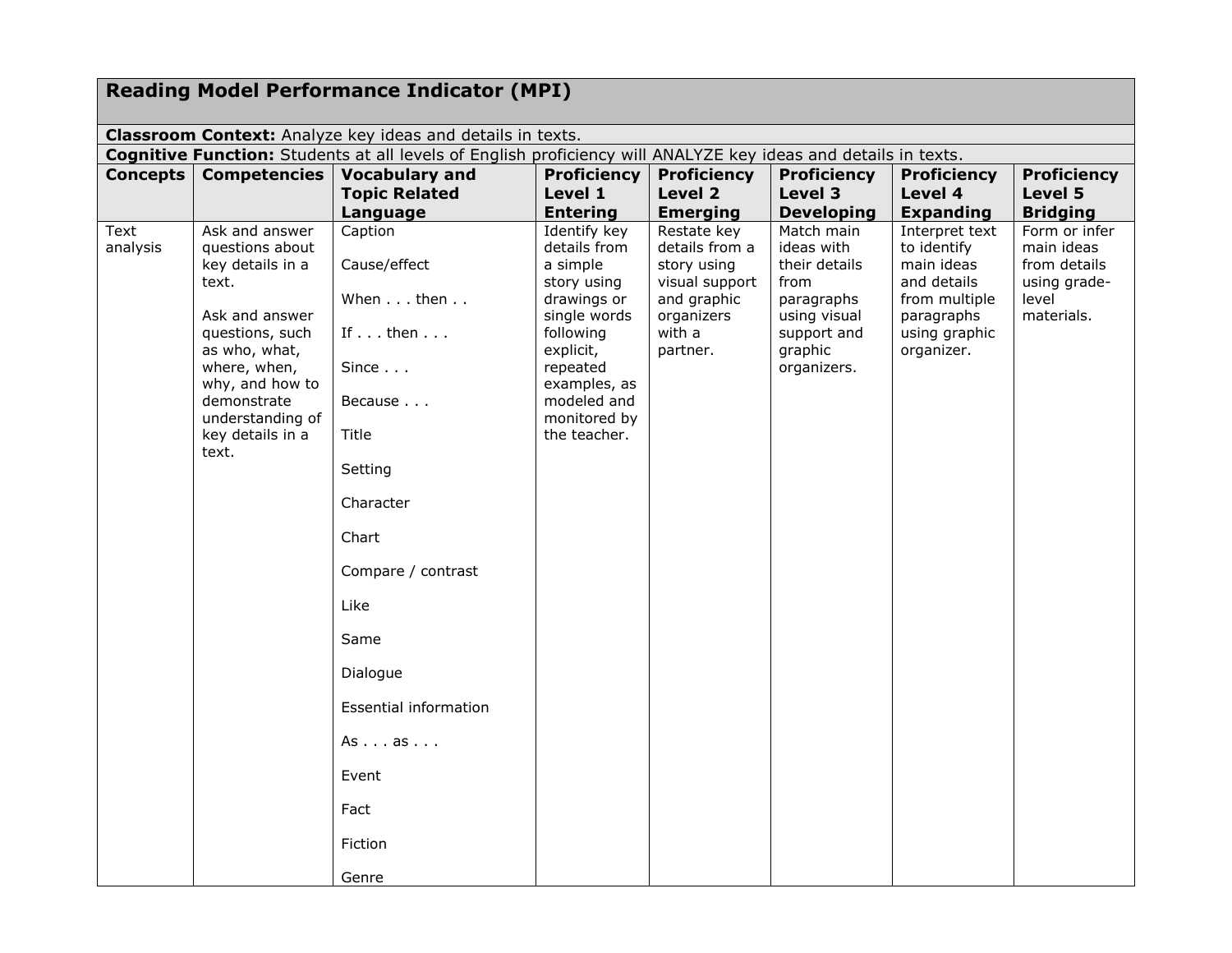## **Building Receptive Model Performance Indicators (MPI)** to differentiate and scaffold instruction per English language proficiency level by adjusting the *language function* and *support.*

## **Classroom Context:**

**Cognitive Function:** Students at all levels of English proficiency will

| <b>Concepts</b> | <b>Competencies</b> | <b>Vocabulary</b><br>and Topic<br><b>Related</b><br>Language | <b>Proficiency</b><br>Level 1<br><b>Entering</b>                                                                                                                                                                                                | <b>Proficiency</b><br>Level 2<br><b>Emerging</b> | <b>Proficiency</b><br>Level 3<br><b>Developing</b>                                                                   | <b>Proficiency</b><br>Level 4<br><b>Expanding</b>                                                                            | <b>Proficiency</b><br>Level 5<br><b>Bridging</b>                                                            |  |  |
|-----------------|---------------------|--------------------------------------------------------------|-------------------------------------------------------------------------------------------------------------------------------------------------------------------------------------------------------------------------------------------------|--------------------------------------------------|----------------------------------------------------------------------------------------------------------------------|------------------------------------------------------------------------------------------------------------------------------|-------------------------------------------------------------------------------------------------------------|--|--|
|                 |                     |                                                              | Language Function (differentiated measurable expectations of student language<br>use increasing in complexity and amount from English language proficiency level 1<br>to level 5)                                                               |                                                  |                                                                                                                      |                                                                                                                              |                                                                                                             |  |  |
|                 |                     |                                                              | Identify                                                                                                                                                                                                                                        | Recognize                                        | Categorize                                                                                                           | Follow sentence-<br>level directions                                                                                         | Identify main<br>ideas                                                                                      |  |  |
|                 |                     |                                                              | Connect print<br>to visuals<br>Match<br>Point to                                                                                                                                                                                                | Sort                                             | Sequence<br>Select titles<br>to match a<br>series of<br>pictures<br>Match<br>phrases and<br>sentences to<br>pictures | Locate details<br>Compare/Contrast<br><b>Content Stem</b> (selected focus of grade-level curriculum for all students remains | Match<br>figurative<br>language to<br>illustrations<br>(e.g., "as big<br>as a house)<br>Draw<br>conclusions |  |  |
|                 |                     |                                                              | constant across all English language proficiency levels)                                                                                                                                                                                        |                                                  |                                                                                                                      |                                                                                                                              |                                                                                                             |  |  |
|                 |                     |                                                              |                                                                                                                                                                                                                                                 |                                                  |                                                                                                                      |                                                                                                                              |                                                                                                             |  |  |
|                 |                     |                                                              | <b>Instructional Support</b> (scaffolds to accompany explicit instruction with multiple<br>opportunities for student response and feedback decreasing in degree from<br>English language proficiency level 1 to level 5. "I do, We do, You do") |                                                  |                                                                                                                      |                                                                                                                              |                                                                                                             |  |  |
|                 |                     |                                                              | Manipulative<br>materials                                                                                                                                                                                                                       | Manipulative<br>materials                        | Manipulative<br>materials                                                                                            | Manipulative<br>materials                                                                                                    | Manipulative<br>materials                                                                                   |  |  |
|                 |                     |                                                              | Visual support                                                                                                                                                                                                                                  | Visual support                                   | Visual support                                                                                                       | Visual support                                                                                                               | Sentence                                                                                                    |  |  |